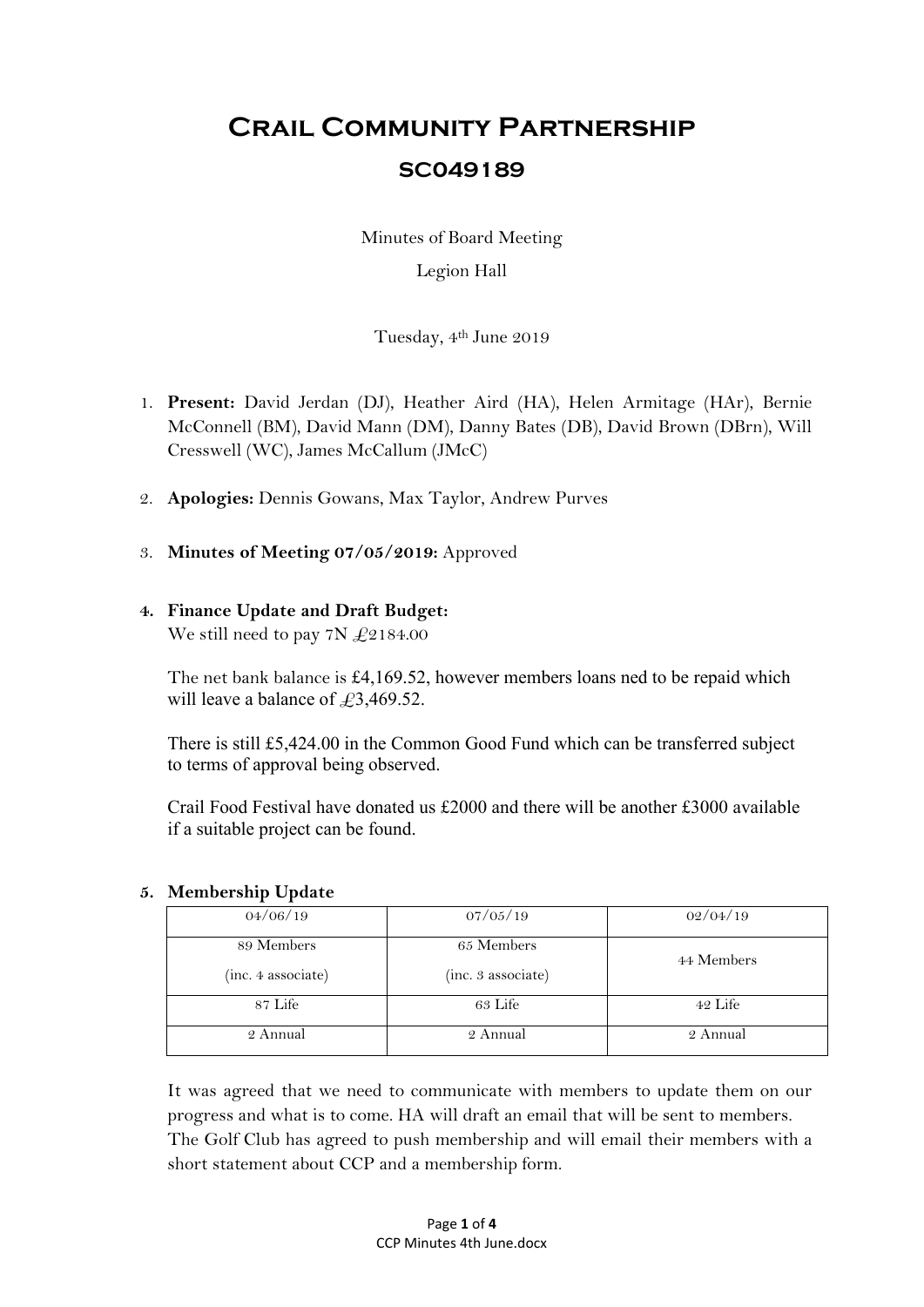#### **6. Charrette Report Update**

DJ & DG have met with 7N and Nick to give views on the final report which was felt to not yet be of a high enough standard and still contained a lot of inconsistencies. MT and WC have collated comments on the report, and these will be sent back in the next few days. It is hoped to reduce the report in size by removing repetition and appendices such as the reference to the airfield as this is not mentioned in the report. There needs to be reference to the Windfarm in the report which will be helpful in future when EDF launch their community benefit fund for NNG.

## **7. Sub Committees**

#### **Harbour**

BM advised that the chair of Crail Harbour Inshore Fisheries Association (Gordon Lockhart) is still offshore so there are no further developments to report.

DB advised that the Harbourmasters office restoration is n hold at the moment as funding cannot be applied for until the Roome Bay Playpark is finished which should be by the end of June.

## **Crail North**

The masterplan consent plan has been drafted and included in the report. Once the report has been published, discussions can begin with Fife Council and the Landowner. DBrn will contact Steve Tolson to request him to be a facilitator.

## **Strategy**

JMcC believes that the video footage will be of strong effect when it comes to lobbying politicians and gaining access to funding.

JMcC has met with Toby Anstruther from ENCAP as they want Crail to become more involved. There were mixed views about the purpose of ENCAP and the new East Neuk Community Council Forum functions similarly but with more support. JMcC thinks that there could be a possibility of the East Neuk becoming a protected area like the National Park/Loch Lomond.

## **Environment/Woodlands**

Denburn Park - CPS committee has agreed to a change of use for Denburn Park, subject to legal review with National Trust for Scotland who have a say on any changes. Farmer has been notified that he is highly unlikely to be able to use the field in the future. Fife Coast and Countryside have been notified that we are ready to talk to them about how we can plan this change, together.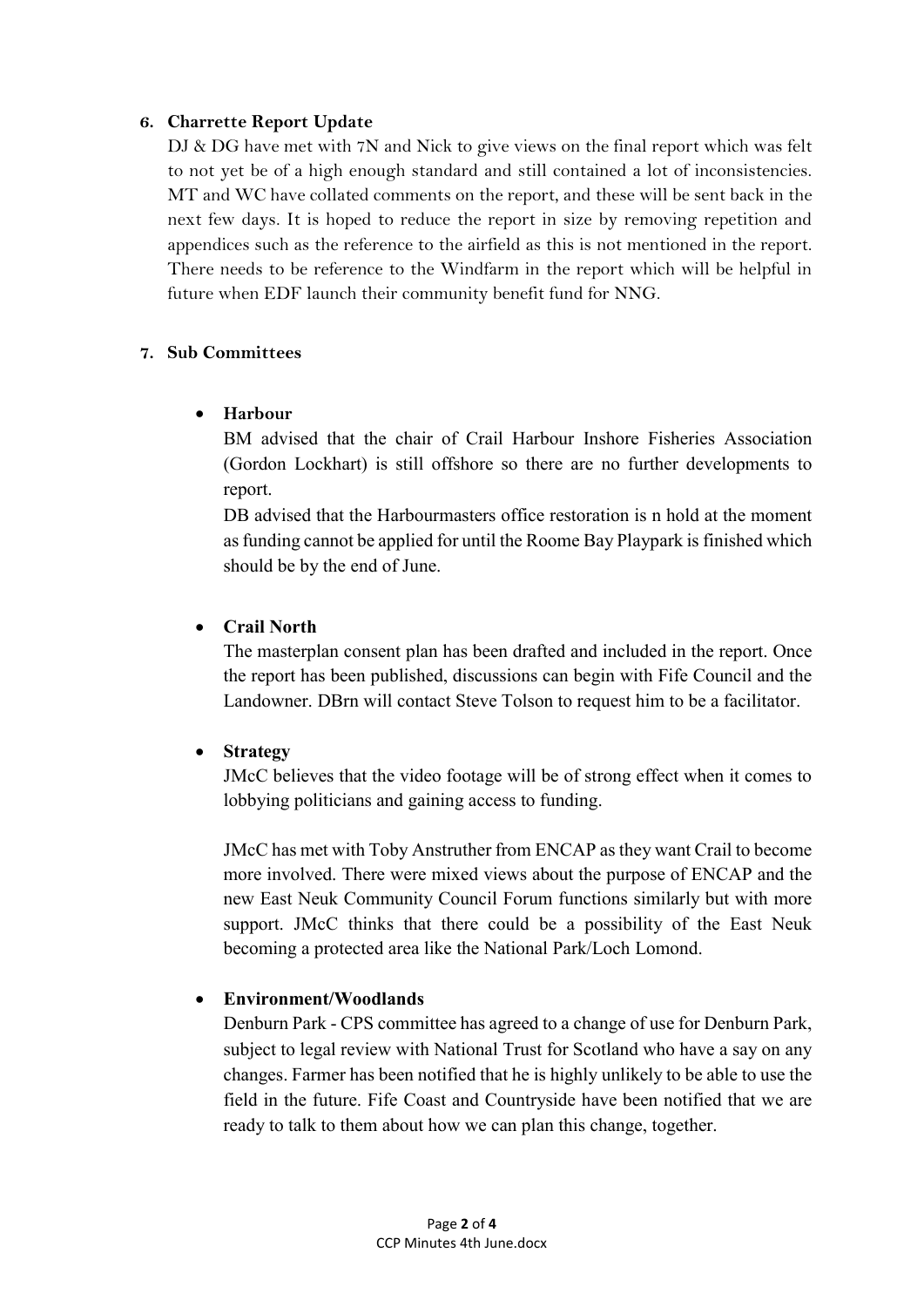WC has exchanged emails with Fife Council and Community Council about Fife Council planned tree works at Bow Butts and Beech Walk Park. Appropriate contact in Council established (Brian Taylor) and after committee has met formally for the first time the intention is to talk formally with him about proposed works (particularly the suggestion that several major trees are to come down in Beech Walk Park because of unspecified complaints from residents. A clear priority is for us to come up with a "Tree strategy" so that Fife Council talks to us first, rather than foisting a plan of works on to us, paid for by Common Good Funds in which we have had no say.

## **Community Facilities**

Fife Council have been informed that we want to move to Stage One of the application of an asset transfer of the Community Hall, which carries no commitment and is primarily about information exchange. FC have released financial data covering the past two years. Not too detailed so not too useful. We plan to meet with those managing other East Neuk centres to understand their practices and challenges, them meet with FC again.

HA knows the project manager who did the Dreel Halls renovation so will make contact and ask for some advice and what was put in there business plan etc.

#### **Website/Facilities**

Crail.info registered for new website. Funding support has been offered by CPS, Food Festival, Crail Festival, Crail Folk Club, Community Council and Crail Matters. DG had good meeting with Crab Publishing to discuss running website from within this company. Some businesses have approached about offering funding but DG thinks this should be post-launch and be a formal income arrangement.

## **8. Public Presentation of Charrette Report**

DJ proposed the idea of a public meeting to present the final charrette report in about September. It was agreed that before this we would present the report to members at a separate event. It was agreed that this would be on Friday 5th July in the Church Hall. It was agreed that this would be more of a social event where members would be provided with a hard copy of the report and drinks. HA will arrange the hall booking.

It was also agreed that we need to present the report to the Fife Planners as they will then kick start development work as per the Fife Plan.

It should be arranged for us to present the report the politicians and the Scottish Government. HA suggested that this be done on a Thursday afternoon as all MSP's